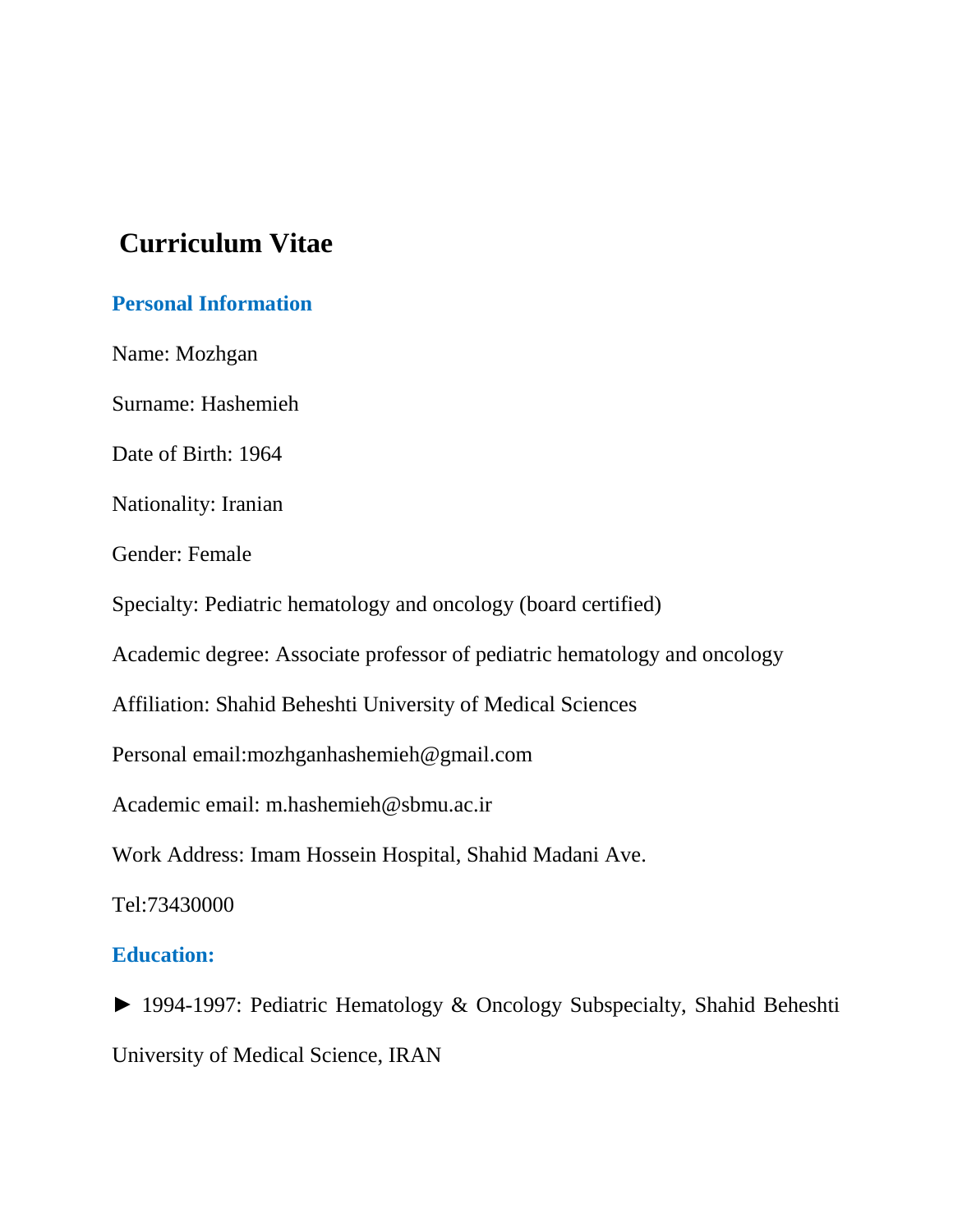► 1989-1992: Pediatric specialty, Shahid Beheshti University of Medical Science, IRAN

► 1983-1989: Medical Doctor (MD), Shahid Beheshti University of Medical Science, IRAN

#### **List of research activities(proposals):**

1-Assessment of quality of life in β thalassemia major patients in Arak city under treatment of transfusion and iron chelator drugs

2- Effectiveness of Deferiprone in reducing serum ferritin levels in thalassemia major patients in Arak

3 - Assessment of pulmonary function tests in patients with major thalassemia after bone marrow transplantation

4- Evaluation of kidney hemosiderosis in thalassemia major patients in Tehran by MRI T2 \*

5- Evaluation of the relationship between serum ferritin, biochemical tests and viral markers with liver MRI T2\* in thalassemia major patients

6-Study of correlation between Xmn1 Gγ polymorphism in intermedia thalassemic patients with homozygous IVSII- 1 mutation and treatment response to hydroxyuerea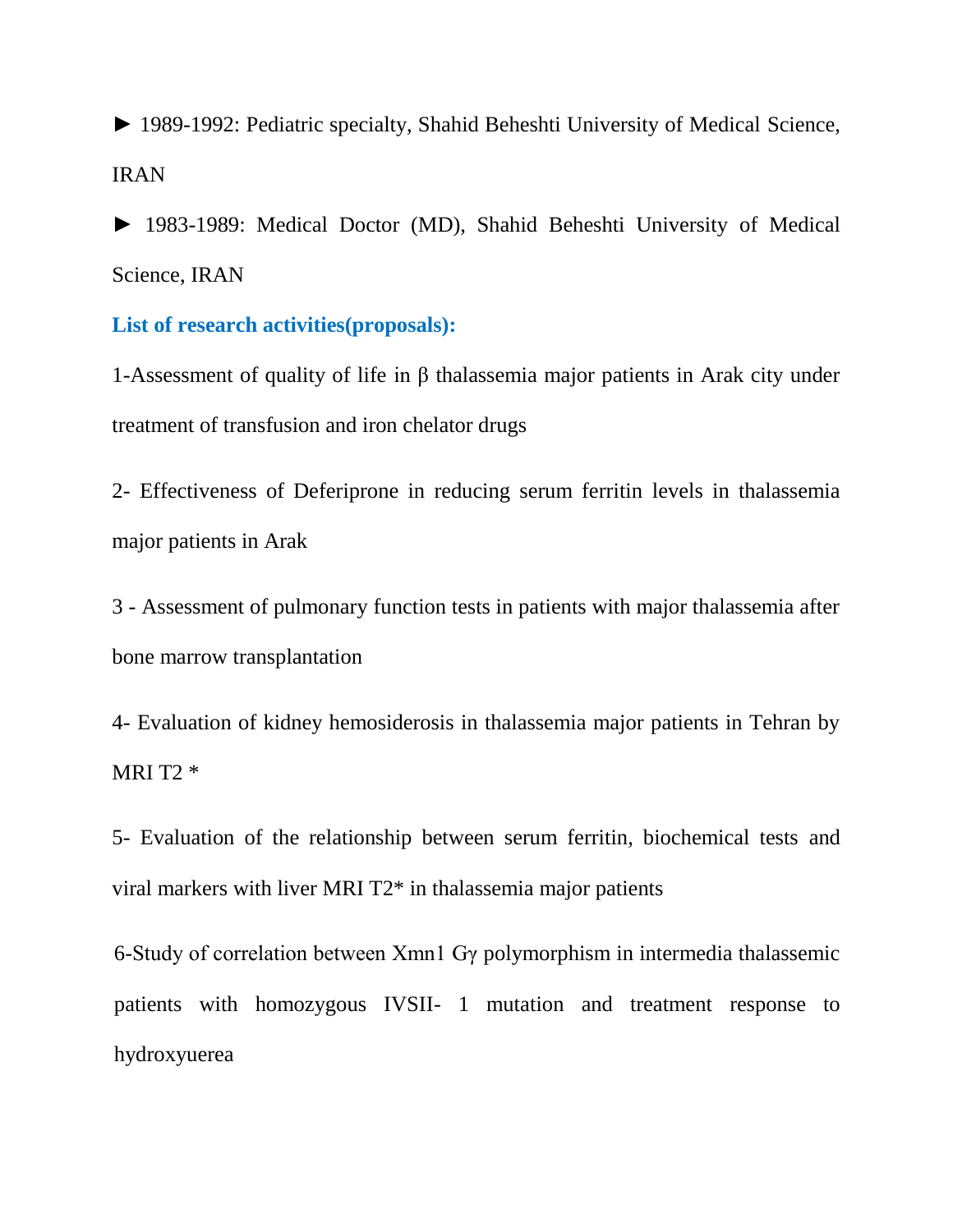7-The comparison of pancreatic iron overload in diabetic and non-diabetic thalassaemic patients of Zafar adult thalassemia clinic using MRI T2\*

8-The correlation between kidney hemosidersis and markers of tubulopathy in thalassemia major patients by MRI T2\*

9-Comparison of coagulation Profile between intermediate thalassemic patients and healthy controls

10-The correlation between liver, heart and pancreas hemosiderosis in β – thalassemia major patients by means of MRI T2\*

11-Effect of Entonox for sedation in painful procedures in pediatric oncology unit

12-The effect of education on the level of knowledge of first-year assistants in the hemovigilance system

13-Assessment of bone mass density status in thalassemia patients of Zafar Adult Thalassemia Clinic

#### **Publications**

## **English Articles:**

1 - Ghavamzadeh A, Keyhanian S, Iravani M, Behar B, Jahani M, Arshi M, Hashemieh M, Mousavi A, Shafiee S. Liver disease during the first post-transplant year in 113 beta-thalassemic patients at a bone marrow transplantation center: The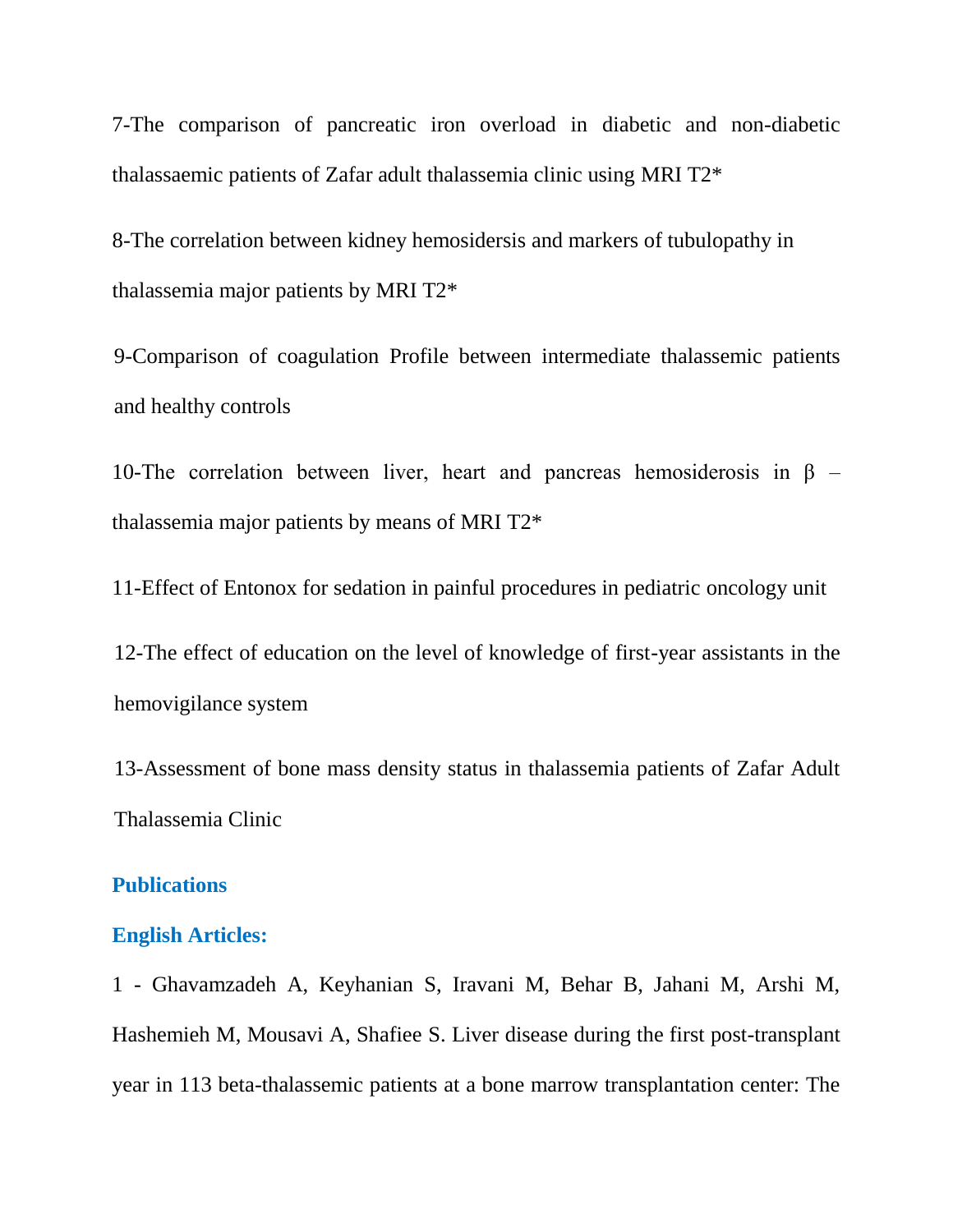Shariati experience. In BONE MARROW TRANSPLANTATION 2002.Vol. 29, pp. S139-S139.

- 2- Hashemieh M, Taslimi Taleghani N, Sheibani K. Difficulties in diagnosis of hemophagocytic lymphohistocytosis: over diagnosis or underdiagnoses. A case report. Iranian journal of blood &cancer 2009; 5: 39-43
- 3- [Solhi H,](https://www.ncbi.nlm.nih.gov/pubmed/?term=Solhi%20H%5BAuthor%5D&cauthor=true&cauthor_uid=21280556) [Hashemieh M,](https://www.ncbi.nlm.nih.gov/pubmed/?term=Hashemieh%20M%5BAuthor%5D&cauthor=true&cauthor_uid=21280556) [Nejad ML,](https://www.ncbi.nlm.nih.gov/pubmed/?term=Nejad%20ML%5BAuthor%5D&cauthor=true&cauthor_uid=21280556) [Vishteh HR,](https://www.ncbi.nlm.nih.gov/pubmed/?term=Vishteh%20HR%5BAuthor%5D&cauthor=true&cauthor_uid=21280556) [Nejad MR.](https://www.ncbi.nlm.nih.gov/pubmed/?term=Nejad%20MR%5BAuthor%5D&cauthor=true&cauthor_uid=21280556) Diagnostic value of fingerprint patterns: an explorative study on betathalassemia diagnosis. [Bangladesh Med Res Counc Bull.](https://www.ncbi.nlm.nih.gov/pubmed/?term=Diagnostic+value+of+fingerprint+patterns%3A+An+explorative+study+on+beta-thalassemia++diagnosis%3A) 2010 Apr;36(1):27-31.
- 4- [Shirvani F,](https://www.ncbi.nlm.nih.gov/pubmed/?term=Shirvani%20F%5BAuthor%5D&cauthor=true&cauthor_uid=20804310) [Radfar M,](https://www.ncbi.nlm.nih.gov/pubmed/?term=Radfar%20M%5BAuthor%5D&cauthor=true&cauthor_uid=20804310) [Hashemieh M,](https://www.ncbi.nlm.nih.gov/pubmed/?term=Hashemieh%20M%5BAuthor%5D&cauthor=true&cauthor_uid=20804310) [Soltanzadeh MH,](https://www.ncbi.nlm.nih.gov/pubmed/?term=Soltanzadeh%20MH%5BAuthor%5D&cauthor=true&cauthor_uid=20804310) [Khaledi](https://www.ncbi.nlm.nih.gov/pubmed/?term=Khaledi%20H%5BAuthor%5D&cauthor=true&cauthor_uid=20804310)  [H,](https://www.ncbi.nlm.nih.gov/pubmed/?term=Khaledi%20H%5BAuthor%5D&cauthor=true&cauthor_uid=20804310) [Mogadam](https://www.ncbi.nlm.nih.gov/pubmed/?term=Mogadam%20MA%5BAuthor%5D&cauthor=true&cauthor_uid=20804310) MA. Effect of timing of umbilical cord clamp on newborns' iron status and

its relation to delivery type. [Arch Iran Med.](https://www.ncbi.nlm.nih.gov/pubmed/?term=Effect+of+Timing+of+Umbilical+Cord+Clamp+on+Newborns%2C+Iron+Status+and+its+Relation+to+Delivery+Type) 2010 Sep;13(5):420-5.

 5[-](http://www.pakmedinet.com/author/Maliheh+Arab) [Arab](http://www.pakmedinet.com/author/Maliheh+Arab) M, [Tehranian](http://www.pakmedinet.com/author/Afsaneh+Tehranian) A, [Ghara Mohammadi](http://www.pakmedinet.com/author/Akram+Ghara+Mohammadi) A, [Hashemieh](http://www.pakmedinet.com/author/Mojgan+Hashemieh) M . Review of gray-scale ultrasonographic findings: a valuable guide to suspect adnexal torsion[.](http://www.pakmedinet.com/PJMS) [Pakistan Journal of Medical Scie](http://www.pakmedinet.com/PJMS)nce, Apr - Jun 2010;26(2):300-3.

6- Hashemieh M, Javadzadeh M, Shirkavand A, Sheibani K. Lipid profiles in minor thalassaemic patients,a historical cohort study Bangeladesh Medical Research Council Bulletin, volume 37,No.1,2011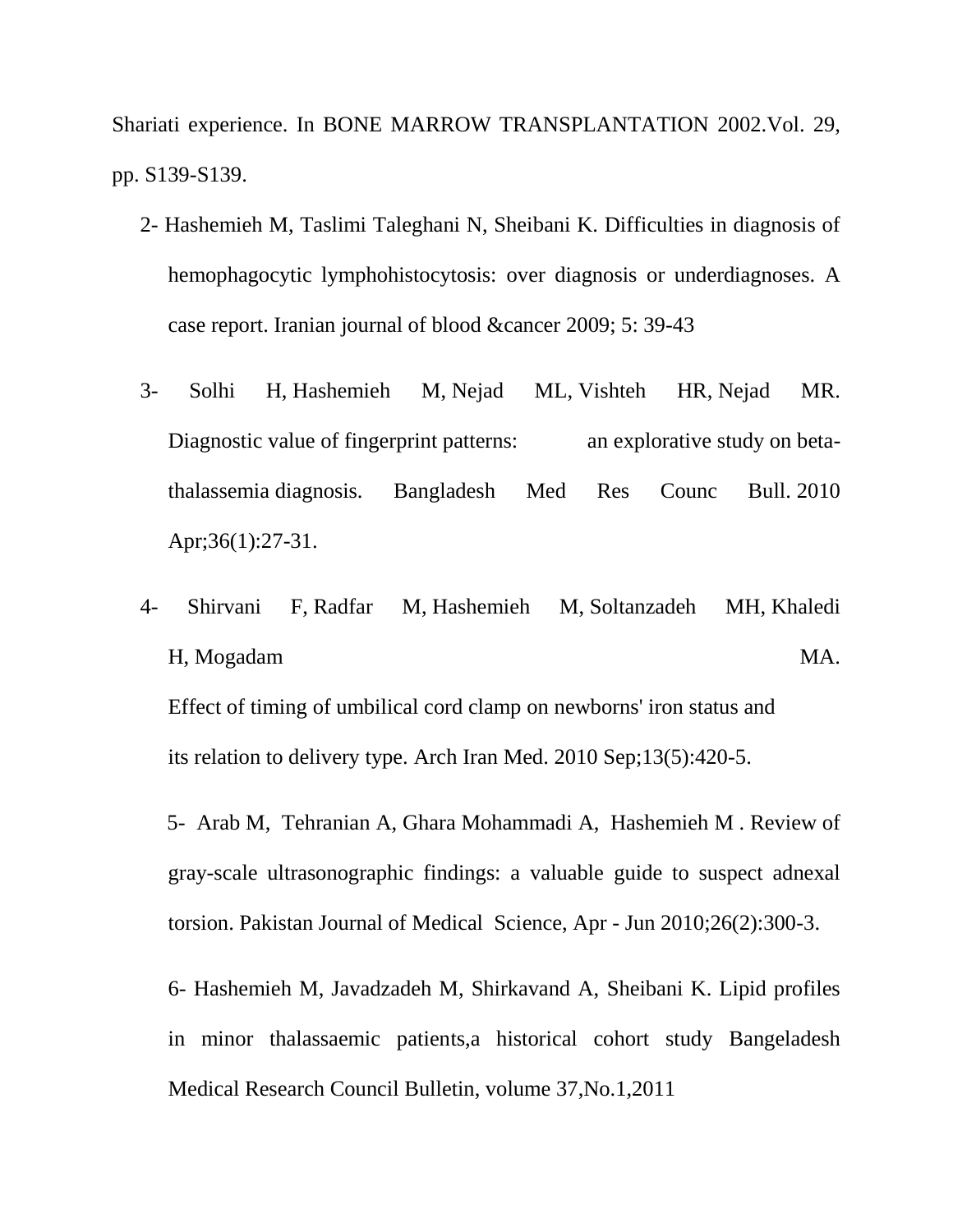7- [Hashemieh M,](https://www.ncbi.nlm.nih.gov/pubmed/?term=Hashemieh%20M%5BAuthor%5D&cauthor=true&cauthor_uid=23056896) [Mansoori B,](https://www.ncbi.nlm.nih.gov/pubmed/?term=Mansoori%20B%5BAuthor%5D&cauthor=true&cauthor_uid=23056896) [Tavakoli R,](https://www.ncbi.nlm.nih.gov/pubmed/?term=Tavakoli%20R%5BAuthor%5D&cauthor=true&cauthor_uid=23056896) [Sheibani K.](https://www.ncbi.nlm.nih.gov/pubmed/?term=Sheibani%20K%5BAuthor%5D&cauthor=true&cauthor_uid=23056896) A case of concurrent proteus syndrome and hemophilia A. Iran J [Pediatr.](https://www.ncbi.nlm.nih.gov/pubmed/?term=A+case+of+concurrent+proteus+syndrome+and+hemophilia+A) 2012 Jun;22(2):255-9.

8[-Hashemieh M,](https://www.ncbi.nlm.nih.gov/pubmed/?term=Hashemieh%20M%5BAuthor%5D&cauthor=true&cauthor_uid=22328281) [Akhlaghpoor S,](https://www.ncbi.nlm.nih.gov/pubmed/?term=Akhlaghpoor%20S%5BAuthor%5D&cauthor=true&cauthor_uid=22328281) [Azarkeivan A,](https://www.ncbi.nlm.nih.gov/pubmed/?term=Azarkeivan%20A%5BAuthor%5D&cauthor=true&cauthor_uid=22328281) [Azizahari A,](https://www.ncbi.nlm.nih.gov/pubmed/?term=Azizahari%20A%5BAuthor%5D&cauthor=true&cauthor_uid=22328281) [Shirkavand](https://www.ncbi.nlm.nih.gov/pubmed/?term=Shirkavand%20A%5BAuthor%5D&cauthor=true&cauthor_uid=22328281)  [A,](https://www.ncbi.nlm.nih.gov/pubmed/?term=Shirkavand%20A%5BAuthor%5D&cauthor=true&cauthor_uid=22328281) [Sheibani K.](https://www.ncbi.nlm.nih.gov/pubmed/?term=Sheibani%20K%5BAuthor%5D&cauthor=true&cauthor_uid=22328281) Partial radiofrequency ablation of the spleen in thalassemia. [Diagn Interv Radiol.](https://www.ncbi.nlm.nih.gov/pubmed/22328281) 2012 Jul-Aug;18(4):397-402.

9- Hashemieh M, Azarkeivan A, Akhlaghpoor S, Shirkavand A, Sheibani K. T2-star (T2\*) magnetic resonance imaging for assessment of kidney iron overload in thalassemic patients. Arch Iran Med. 2012 Feb;15(2):91-4.

10- Javadzadeh M, Sheibani K, Hashemieh M, Sandifer H. Iranian Journal of Pediatrics, Intranasal Midazolam Compared with Intravenous Diazepam in Patients Suffering from Acute Seizure: A Randomized Clinical Trial. Volume 22(Number 1), March 2012, Pages: 1-8

11- Azarkeivan A, Hashemieh M, Akhlaghpoor S, Shirkavand A, Yaseri M, Sheibani K. Relation between serum ferritin and liver and heart MRI T2\* in beta thalassaemia major patients. East Mediterr Health J. 2013 Aug;19(8):727-32.

12- Hashemieh M, Azarkeivan A, Radfar M, Saneifard H, Hosseini-Zijoud SM, Noghabaei G, Yaseri M. Prevalence of Osteoporosis among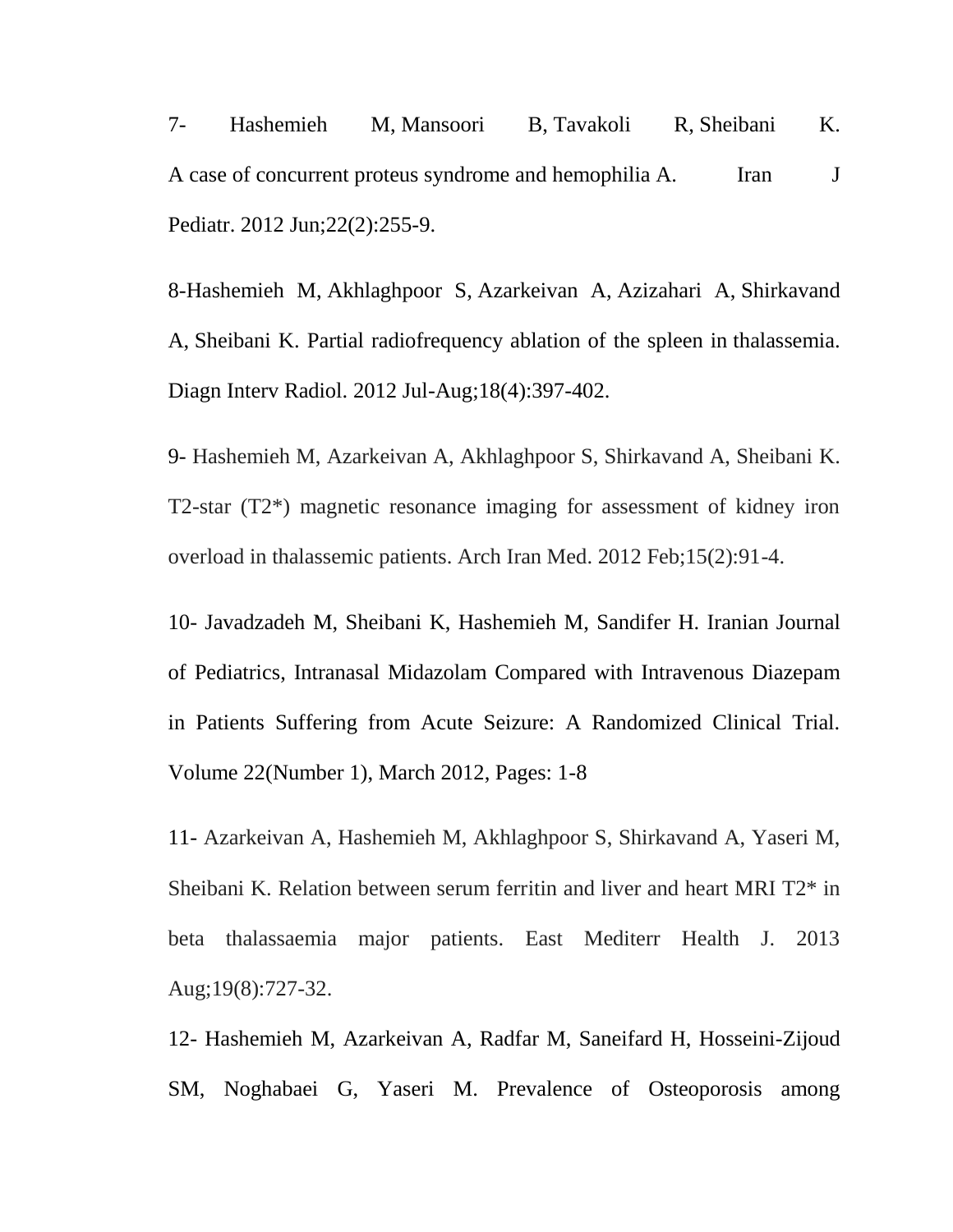Thalassemia Patients from Zafar Adult Thalassemia Clinic, Iran. Iranian Journal of blood and cancer,2014,3:143-148

13- Hashemieh M, Tabrizi Namini M, Neamatzadeh H, Hadipour Dehshal M. The Iran Thalassemia Prevention Program: Success or Failure? Iranian Journal of Pediatric Hematology Oncology 2015, Vol5.No3:161-163

14- Azarkeivan A, Hashemieh M, Shirkavand A, Sheibani K. Correlation between Heart, Liver and Pancreas Hemosiderosis Measured by MRI T2\* among Thalassemia Major Patients from Iran. Archives of Iranian Medicine, Volume 19, Number 2, February 2016:96-100

15- [Radfar M,](https://www.ncbi.nlm.nih.gov/pubmed/?term=Radfar%20M%5BAuthor%5D&cauthor=true&cauthor_uid=27179163) [Hashemieh M,](https://www.ncbi.nlm.nih.gov/pubmed/?term=Hashemieh%20M%5BAuthor%5D&cauthor=true&cauthor_uid=27179163) [Shirvani F,](https://www.ncbi.nlm.nih.gov/pubmed/?term=Shirvani%20F%5BAuthor%5D&cauthor=true&cauthor_uid=27179163) [Madani R.](https://www.ncbi.nlm.nih.gov/pubmed/?term=Madani%20R%5BAuthor%5D&cauthor=true&cauthor_uid=27179163) Transcutaneous Bilirubinometry in Preterm and Term Newborn Infants before and during Phototherapy. [Arch Iran Med.](https://www.ncbi.nlm.nih.gov/pubmed/27179163) 2016 May;19(5):323-8

16- [Hashemieh M,](https://www.ncbi.nlm.nih.gov/pubmed/?term=Hashemieh%20M%5BAuthor%5D&cauthor=true&cauthor_uid=27606436) [Azarkeivan A,](https://www.ncbi.nlm.nih.gov/pubmed/?term=Azarkeivan%20A%5BAuthor%5D&cauthor=true&cauthor_uid=27606436) [Sheibani](https://www.ncbi.nlm.nih.gov/pubmed/?term=Sheibani%20K%5BAuthor%5D&cauthor=true&cauthor_uid=27606436) K. A Comparison of Hemostatic Changes in Splenectomized and Nonsplenectomized β-Thalassemia Intermedia Patients. [J Pediatr Hematol Oncol.](https://www.ncbi.nlm.nih.gov/pubmed/27606436) 2016 Nov;38(8):636-641.

17[-Hashemieh M,](https://www.ncbi.nlm.nih.gov/pubmed/?term=Hashemieh%20M%5BAuthor%5D&cauthor=true&cauthor_uid=28085743) [Radfar M,](https://www.ncbi.nlm.nih.gov/pubmed/?term=Radfar%20M%5BAuthor%5D&cauthor=true&cauthor_uid=28085743) [Azarkeivan A,](https://www.ncbi.nlm.nih.gov/pubmed/?term=Azarkeivan%20A%5BAuthor%5D&cauthor=true&cauthor_uid=28085743) [Noghabaei G,](https://www.ncbi.nlm.nih.gov/pubmed/?term=Noghabaei%20G%5BAuthor%5D&cauthor=true&cauthor_uid=28085743) [Sheibani](https://www.ncbi.nlm.nih.gov/pubmed/?term=Sheibani%20K%5BAuthor%5D&cauthor=true&cauthor_uid=28085743)  [K.](https://www.ncbi.nlm.nih.gov/pubmed/?term=Sheibani%20K%5BAuthor%5D&cauthor=true&cauthor_uid=28085743)T2\* Magnetic Resonance Imaging Study of Pancreatic Iron Overload and its Relation With the Diabetic State in Thalassemic Patients. [J Pediatr](https://www.ncbi.nlm.nih.gov/pubmed/?term=T2*+Magnetic+Resonance+Imaging+Study+of+Pancreatic+Iron+Overload+and+its+Relation+With+the+Diabetic+State+in+Thalassemic+Patients.)  [Hematol Oncol.](https://www.ncbi.nlm.nih.gov/pubmed/?term=T2*+Magnetic+Resonance+Imaging+Study+of+Pancreatic+Iron+Overload+and+its+Relation+With+the+Diabetic+State+in+Thalassemic+Patients.) 2017 Jul;39(5):337-340.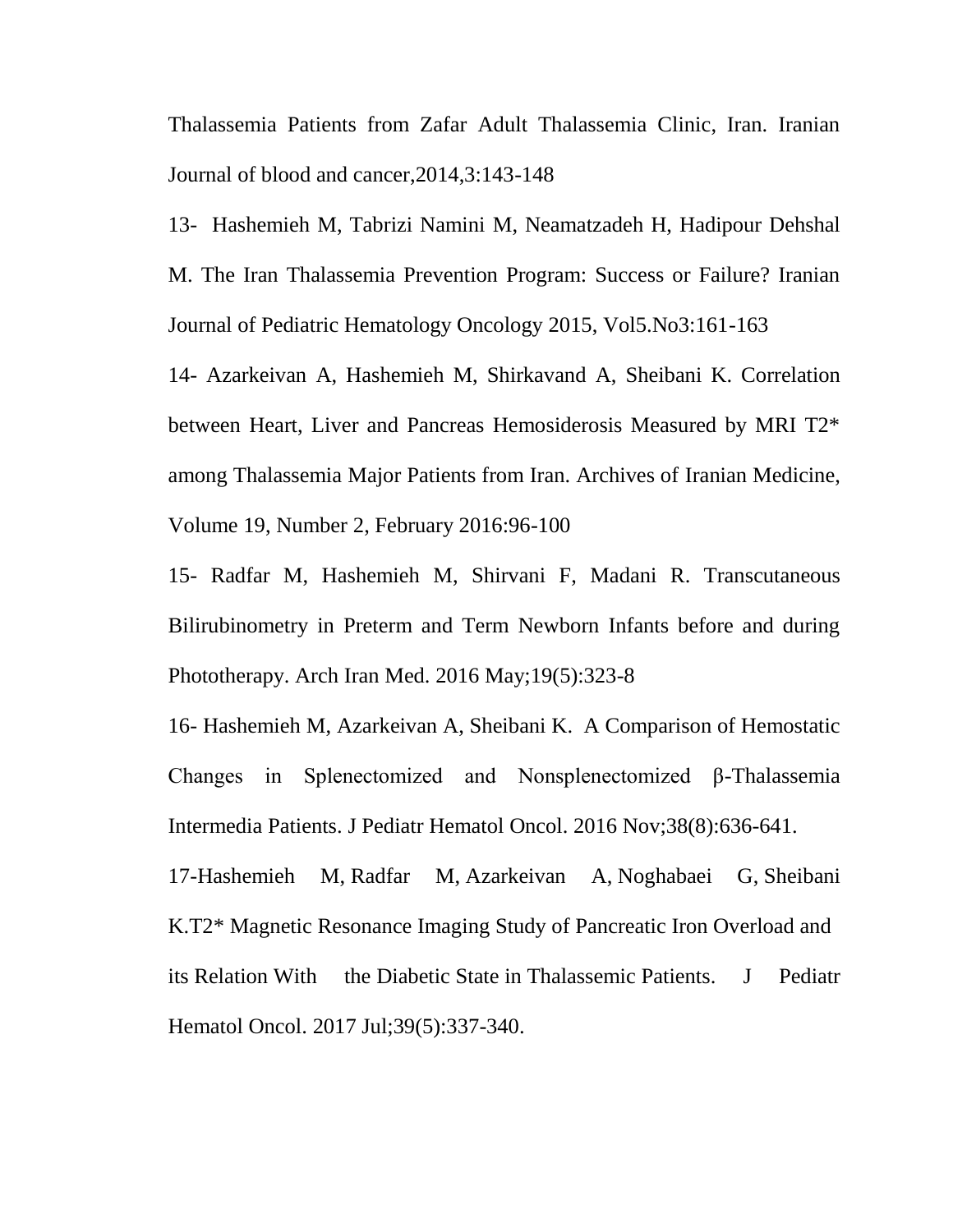18-Hashemieh M, Memari E, Taheri M. Entonox Efficacy for Procedural-Sedation and Analgesia in Pediatrics Undergoing Bone Marrow Aspiration: A Randomized Clinical Trial.Iran Red Crescent Med J. 2018 February; 20(2): e15176.

19-Hashemieh M. A Case of Childhood Undifferentiated Embryonal Sarcoma of Liver Mimicking Hydatid Cyst. Iran J Ped Hematol Oncol. 2018, Vol 8. No 3, 247-251

20-Hashemieh M. Assessment of Organ Specific Iron Overload in Transfusion Dependent Thalassemia by Magnetic Resonance Imaging Techniques. IJBC 2019; 11(2): 39-46

21[-Hashemieh M,](https://www.ncbi.nlm.nih.gov/pubmed/?term=Hashemieh%20M%5BAuthor%5D&cauthor=true&cauthor_uid=28875008) [Radfar M,](https://www.ncbi.nlm.nih.gov/pubmed/?term=Radfar%20M%5BAuthor%5D&cauthor=true&cauthor_uid=28875008) [Azarkeivan A,](https://www.ncbi.nlm.nih.gov/pubmed/?term=Azarkeivan%20A%5BAuthor%5D&cauthor=true&cauthor_uid=28875008) [Hosseini Tabatabaei](https://www.ncbi.nlm.nih.gov/pubmed/?term=Hosseini%20Tabatabaei%20SMT%5BAuthor%5D&cauthor=true&cauthor_uid=28875008)  [SMT,](https://www.ncbi.nlm.nih.gov/pubmed/?term=Hosseini%20Tabatabaei%20SMT%5BAuthor%5D&cauthor=true&cauthor_uid=28875008) [Nikbakht S,](https://www.ncbi.nlm.nih.gov/pubmed/?term=Nikbakht%20S%5BAuthor%5D&cauthor=true&cauthor_uid=28875008) [Yaseri M,](https://www.ncbi.nlm.nih.gov/pubmed/?term=Yaseri%20M%5BAuthor%5D&cauthor=true&cauthor_uid=28875008) [Sheibani K.](https://www.ncbi.nlm.nih.gov/pubmed/?term=Sheibani%20K%5BAuthor%5D&cauthor=true&cauthor_uid=28875008) Renal Hemosiderosis among Iranian Transfusion Dependent β-Thalassemia Major Patients. [Int J Hematol](https://www.ncbi.nlm.nih.gov/pubmed/28875008)  [Oncol Stem Cell Res.](https://www.ncbi.nlm.nih.gov/pubmed/28875008) 2017 Apr 1;11(2):133-138.

22-Shirkavand A, Mokhtari Hesari P, Akhlaghpoor S, Azarkeivan A, Hashemieh M. Renal Iron Load Estimation in Thalassemia Patients Using T2\* Magnetic Resonance Imaging. International Journal of Medical Research & Health Sciences, 2019, 8(4): 182-189

23-Hashemieh M, Nassiri N. Retinopathy of Prematurity: A Brief Review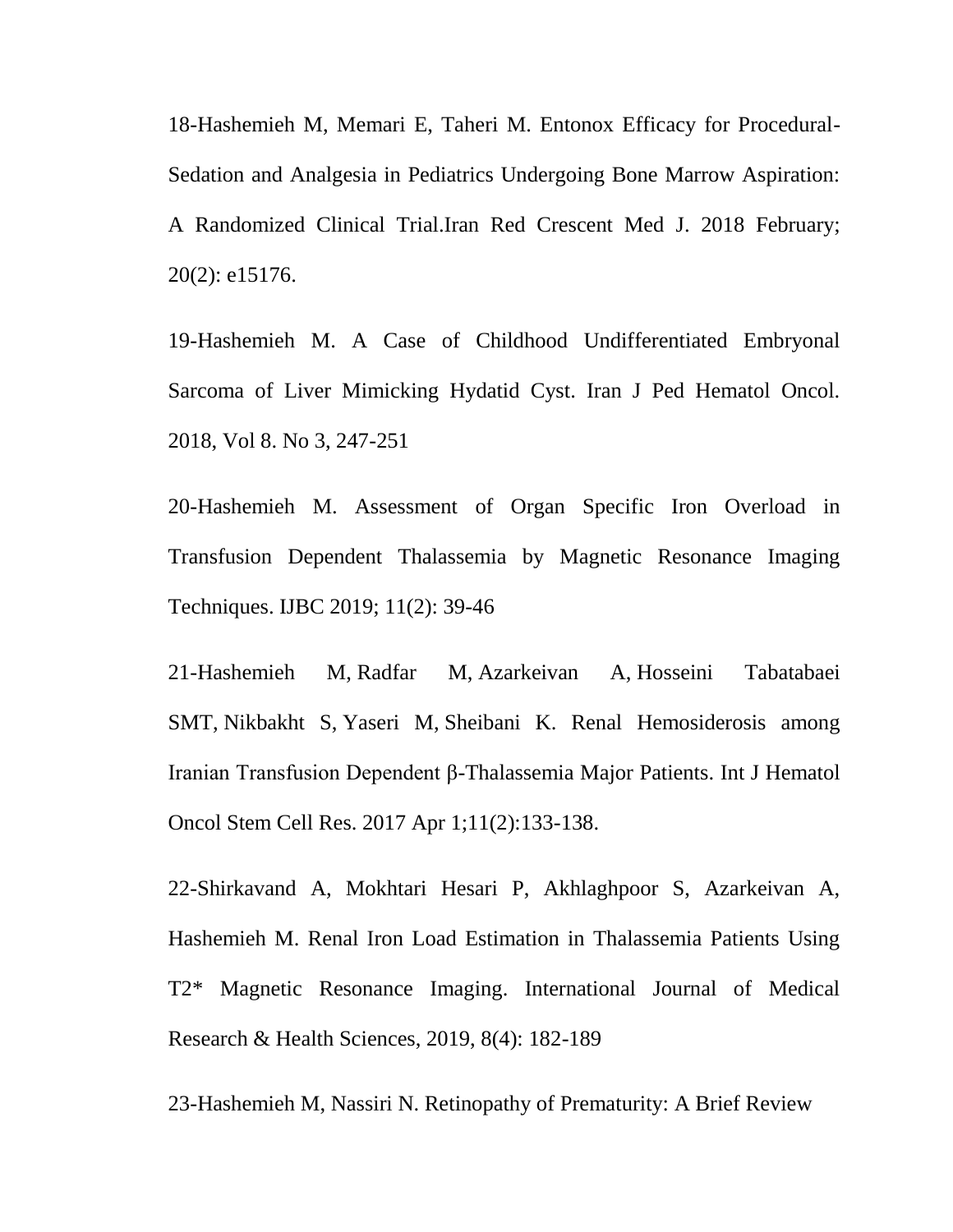of Literature. Journal of Ophthalmic and Optometric Sciences. 2017;1(4):29- 35.

24[-Radfar M,](https://www.ncbi.nlm.nih.gov/pubmed/?term=Radfar%20M%5BAuthor%5D&cauthor=true&cauthor_uid=29693405) [Hashemieh M,](https://www.ncbi.nlm.nih.gov/pubmed/?term=Hashemieh%20M%5BAuthor%5D&cauthor=true&cauthor_uid=29693405) [Fallahi M,](https://www.ncbi.nlm.nih.gov/pubmed/?term=Fallahi%20M%5BAuthor%5D&cauthor=true&cauthor_uid=29693405) [Masihi R.](https://www.ncbi.nlm.nih.gov/pubmed/?term=Masihi%20R%5BAuthor%5D&cauthor=true&cauthor_uid=29693405) Utilization of SNAP II and SNAPPE II Scores for Predicting the Mortality R ate Among a Cohort of Iranian Newborns. [Arch Iran Med.](https://www.ncbi.nlm.nih.gov/pubmed/?term=Utilization+of+SNAP+II+and+SNAPPE+II+Scores+for+Predicting+the+Mortality+Rate+Among+a+Cohort+of+Iranian+Newborns) 2018 Apr 1;21(4):153-157.

25- Hashemieh M, Azarkeivan A, Najmabadi H, Sheibani K. The Effect of Xmn1 Gene Polymorphism on Blood Transfusion Dependency and Hemoglobin Concentration among Iranian Thalassemia Patients with IVSII-1 Mutation. Iran J Ped Hematol Oncol. 2019, Vol 9. No 3, 184-192

26-Hashemieh M. Sickle Hemoglobin-Related Nephropathy: An Overview on Pathophysiology, Diagnosis, and Treatment. Journal of Pediatric Nephrology. 2019 Oct 1;7(4).

27-Hashemieh M, Nassiri N, Tabatabaee S. Sickle Cell Retinopathy: A Review. Journal of Ophthalmic and Optometric Sciences. 2018 Jan 1;2(1):34-9.

28-Nassiri N, Hashemieh M. Ocular Toxicity of Iron Chelator Drugs among Thalassemia Patients; a Review. Journal of Ophthalmic and Optometric Sciences. 2017 Sep 25;1(5):31-6.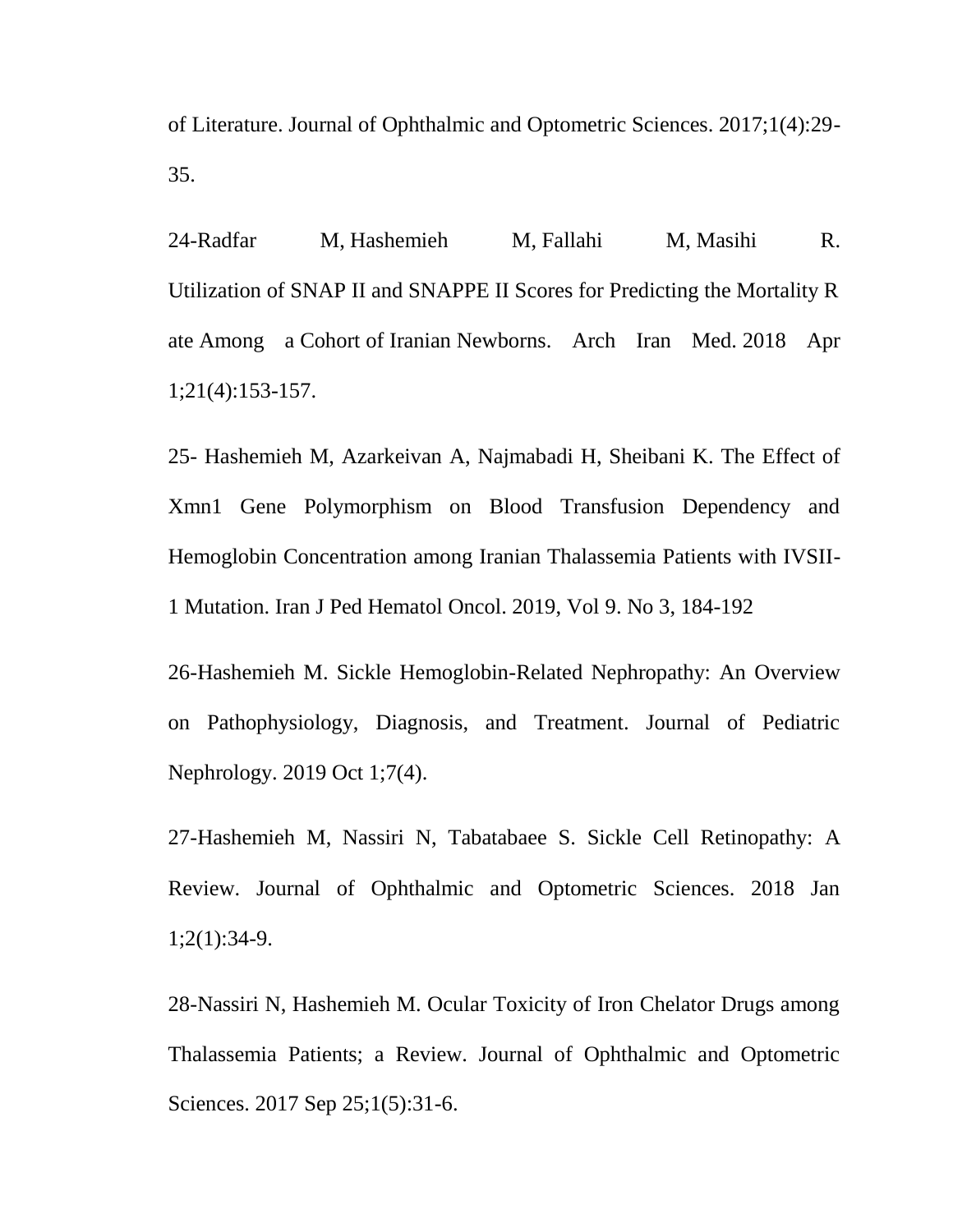29-Hashemieh M. Assessment of Pancreatic Iron Overload in Transfusion Dependent Thalassemic Patients. Iranian Journal of Pediatric Hematology & Oncology. 2019, Vol 9. No 4, 264-270

30-Hashemieh M. Early Detection of Renal Dysfunction in β Thalassemia with Focus on Novel Biomarkers. Iranian Journal of Pediatric Hematology & Oncology. 2020, Vol 10. No 1, 57-68.

31-Hashemieh M. A Review of Antineoplastic Agents Associated Nephrotoxicity, an Understood Complication. Journal of Pediatric Nephrology. 2020 May 19;8(1):1-8

32- Torkashvand M, Goudarzipour K, Allahbakhshian Farsani M, Amiri V, Mohammadi MH, Hashemieh M, Eshghi P. Quantitative evaluation of Cerebrospinal fluid (CSF) samples in pediatric patients with low-risk ALL using multiparameter flow cytometry. Int J Lab Hematol. 2020 Aug;42(4): e152-e154.

33-Hashemieh M, Shirvani F. Epstein Barr Virus-associated Pediatric Neoplasms. Archives of Pediatric Infectious Diseases.; 2020 July; 8(3): e104525.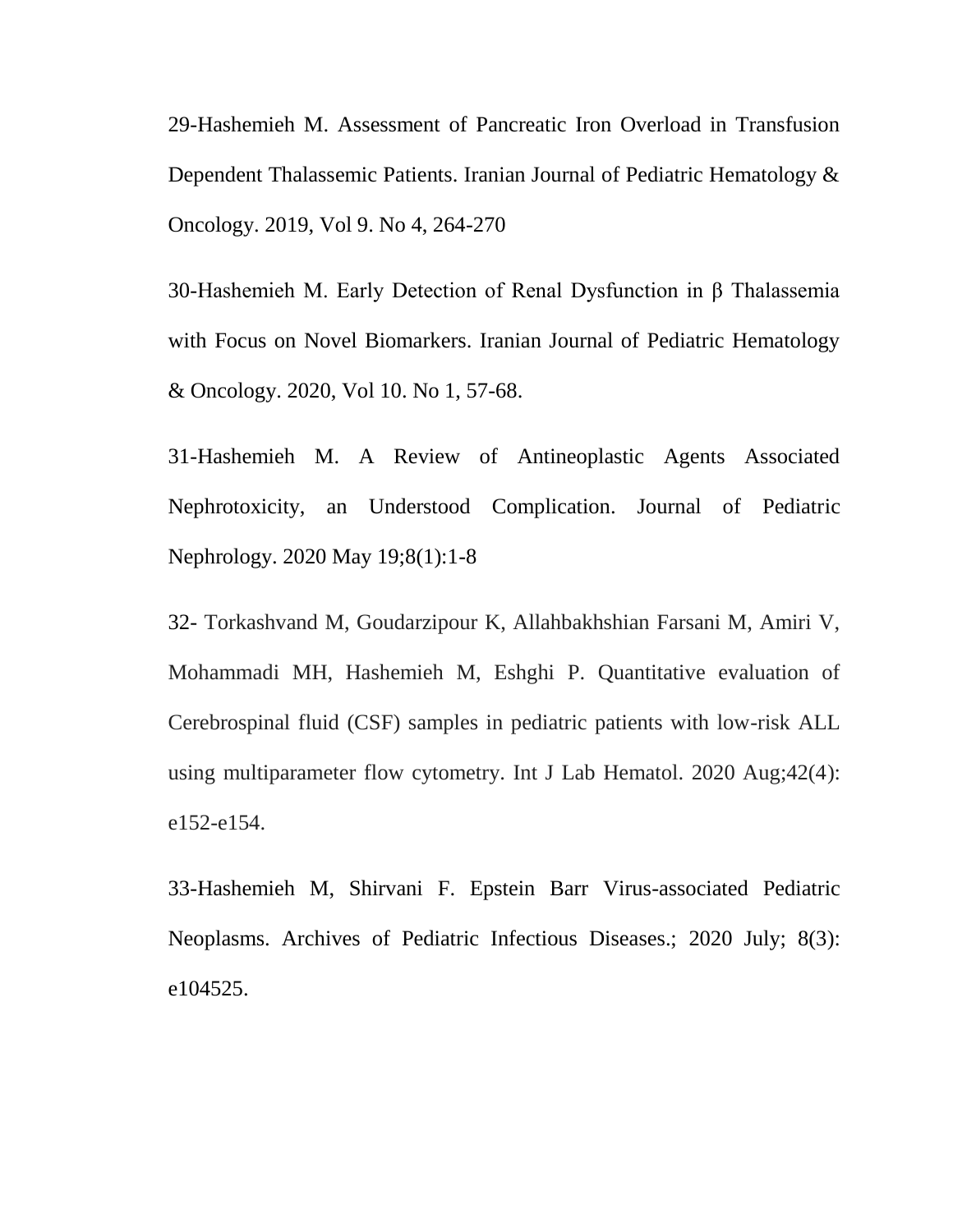34-Hashemieh M. Comparative Evaluation of Glomerular and Tubular Function Abnormalities in Patients with Different Forms of β-Thalassemia, an Emerging Concern. Journal of Pediatric Nephrology. 2019 :7(3):1-7

35-Abdolkarimi B, Alghasi A, Moeini M, Hashemieh M, Forutani S. Successful Management of Neuroblastoma with Leptomeningeal Metastasis: An Interesting Case. Middle East Journal of Cancer. 2020 Apr 1;11(2):230- 6.

36- Hashemieh M, Sheibani K. Thalassemia Associated Pulmonary Hypertension. Iranian Journal of Pediatric Hematology & Oncology. accepted for publication

37- Shirvani F, Hashemieh M, Sanaie Dashti A. Should every one wearing face mask? An important question. Acta Medica Iranica.2020, 58(4):192- 193.

38- Hashemieh M. Thromboembolic Events in Severe Thalassemia Syndromes. Iranian Journal of Blood & Cancer. 2020; 12(2): 41-46.

39- Hashemieh M. Blood Safety in SARS-COV-2 Infection. Archives of Pediatric Infectious Diseases. 2020 July; 8(3): e104525.

40- Hashemieh M. Hematologic Parameters of COVID – 19: A Review on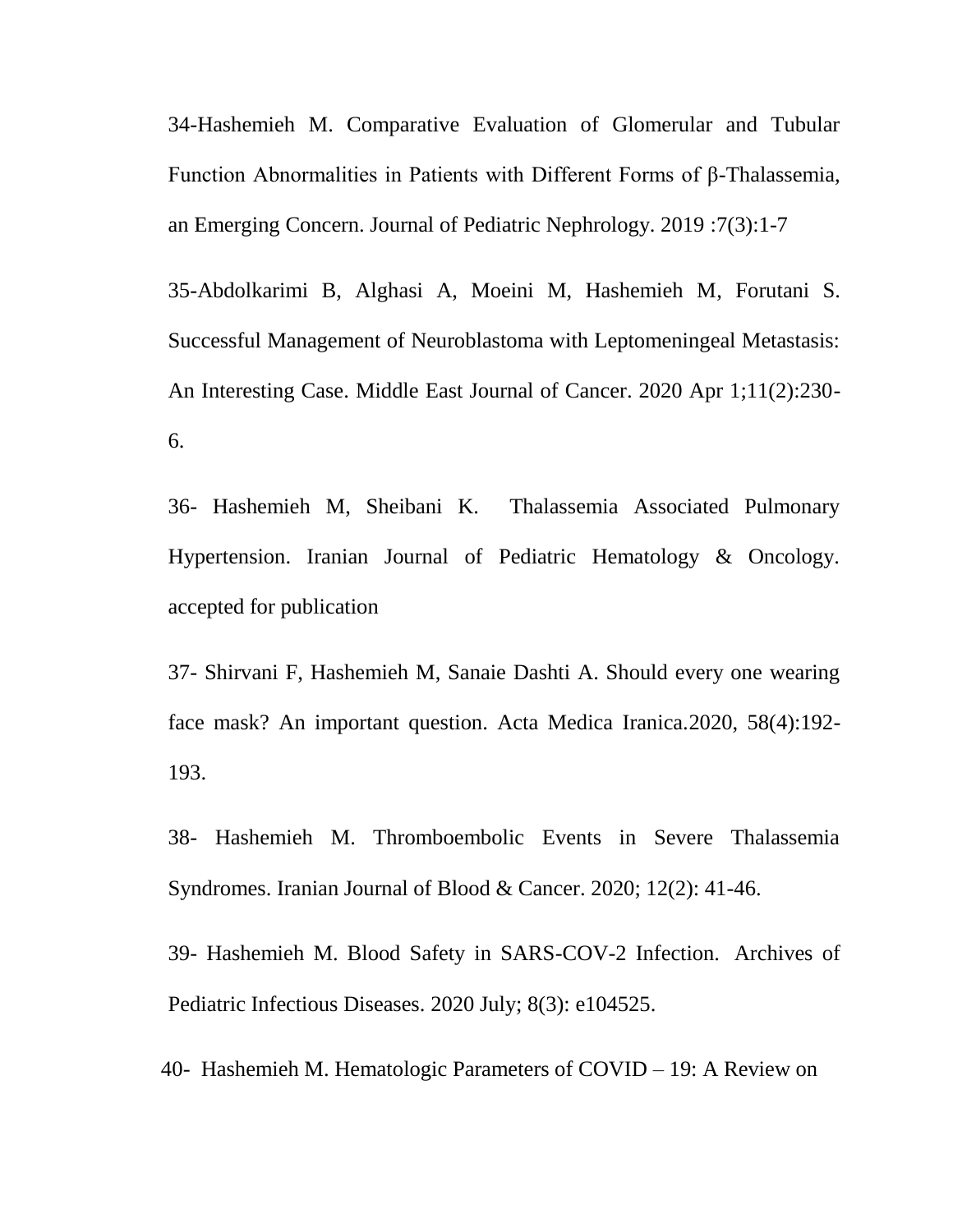Alteration of Hematologic Laboratory Findings. Int J Pediatr 2020;8(9):11921-929.

41- Hashemieh, M., Shirvani, F. Coronavirus disease 2019 in patients with thalassemia; Emerging Challenges. *International Journal of Pediatrics*, 2020; (): -. doi: 10.22038/ijp.2020.53675.4254

42- Hashemieh, M., Tabatabaee, S., Radfar, M., Fahim, P. COVID-19 Associated Thrombocytopenia in Children: An Emerging Issue. *International Journal of Pediatrics*, 2020; (): -. doi: 10.22038/ijp.2020.52364.4162

43-Hashemieh, M. COVID -19 in Children with Cancer: A Review. *International Journal of Pediatrics*, 2020; (): -. doi: 10.22038/ijp.2020.51016.4052

44-Hashemieh, M. Preventive Strategies for Cancer Patients during COVID-19

Pandemic: A Systematic Review. *International Journal of Pediatrics*, 2020; (): -.

doi: 10.22038/ijp.2020.51220.4069

45- Hashemieh M, Yadgari M. Ophthalmic Manifestations of Acute Leukemia: A Review. J Ophthalmol Opto Sci. [Internet]. 2019Jan.5 [cited 2020Dec.4];3(1). Available from: https://journals.sbmu.ac.ir/basir/article/view/31774

## **Persian articles**

1- Hashemieh M.TAR Syndrome: A Case Report. ARAK [MEDICAL](https://www.sid.ir/en/Journal/JournalList.aspx?ID=3935) [UNIVERSITY](https://www.sid.ir/en/Journal/JournalList.aspx?ID=3935) JOURNAL. [1997;](https://www.sid.ir/en/Journal/JournalListPaper.aspx?ID=15603) 1(1) : 34-36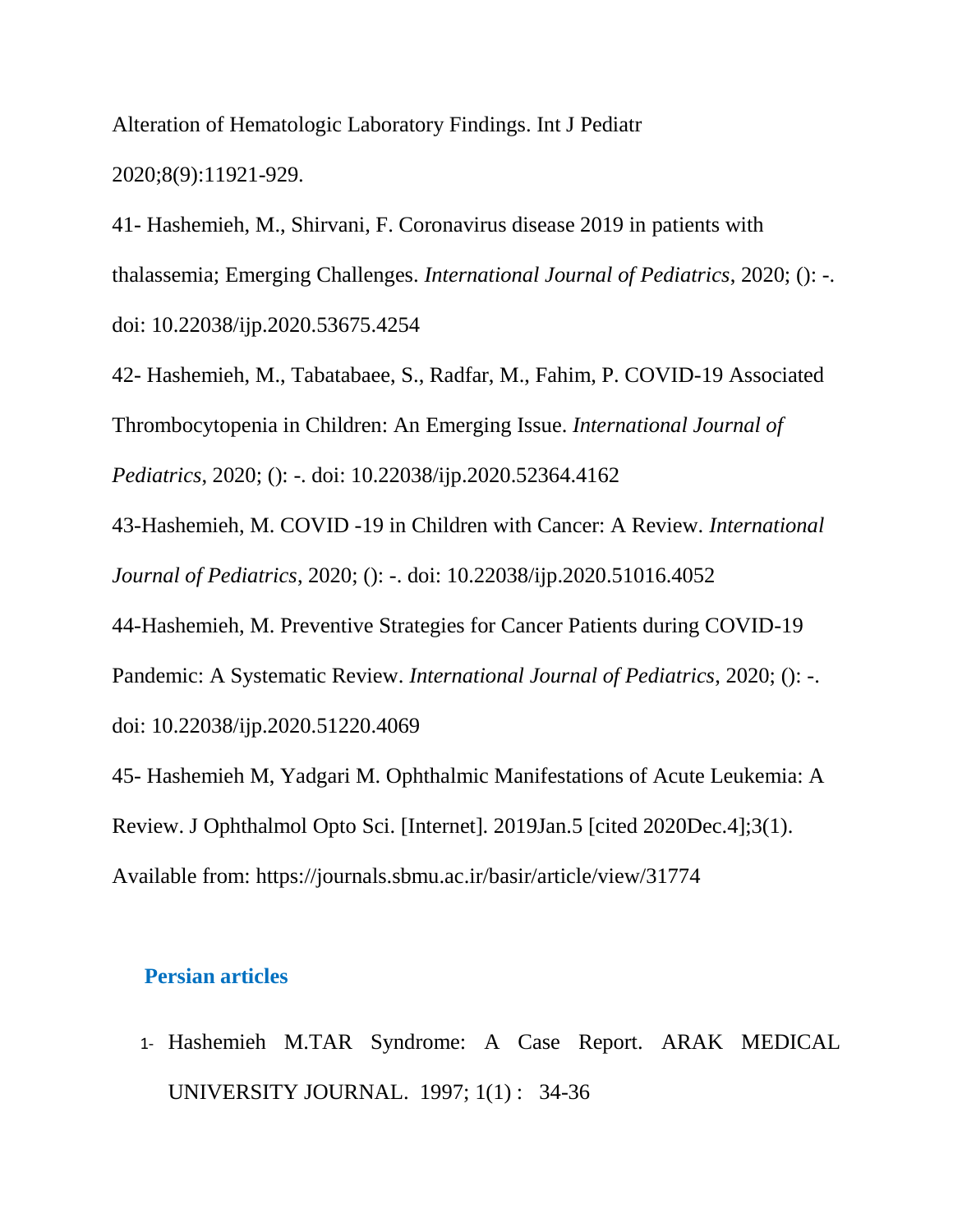- 2- Hashemieh M.A 10 Year Study of Hohgkin Disease in Mofid Children Hospital. ARAK MEDICAL [UNIVERSITY](https://www.sid.ir/en/Journal/JournalList.aspx?ID=3935) JOURNAL . 1997, 1(4) :40-45
- 3- Hashemieh M. The Incidence of Hearing Loss Among Thalassemic Patients in Arak City. ARAK MEDICAL [UNIVERSITY](https://www.sid.ir/en/Journal/JournalList.aspx?ID=3935) JOURNAL .1999;2(7):38- 42
- 4- Hashemieh M. The Incidence of Hepatitis C Infection Among Hemophilic and Thalassemic Patients in Markazi Province. ARAK MEDICAL UNIVERSITY JOURNAL. 1999;2(8):36-40
- 5- Hashemieh M. The Study of Glucose-6-Phosphate Dehydrogenase Deficiency Among Icteric Hospitalized Neonates in Amir- Kabir and Taleghani Hospitals in Arak City in 1998-1999. ARAK [MEDICAL](https://www.sid.ir/en/Journal/JournalList.aspx?ID=3935) [UNIVERSITY](https://www.sid.ir/en/Journal/JournalList.aspx?ID=3935) JOURNAL .2000;3(1):33-38
- 6- Bilan N, Hashemieh M. The Study of Validity of Physical Examination (Conjunctival Pallor, Nail Bed Pallor and Palmar Pallor) for Estimation of Severity of Anemia in Hospitalized Pediatric Patients in Amir-Kabir Hospital of Arak City from June 1999 to June 2000; ARAK MEDICAL UNIVERSITY JOURNAL. 2000;3(1):1-5
- 7- Hashemieh M, Fatahi Bayat GH. Evaluation of Neonatal Sepsis in Neonatal Wards of Amir-Kabir and Taleghani Hospitals of Arak City in 1999. [ARAK](https://www.sid.ir/en/Journal/JournalList.aspx?ID=3935) MEDICAL [UNIVERSITY](https://www.sid.ir/en/Journal/JournalList.aspx?ID=3935) JOURNAL .2001;4(1):37-42